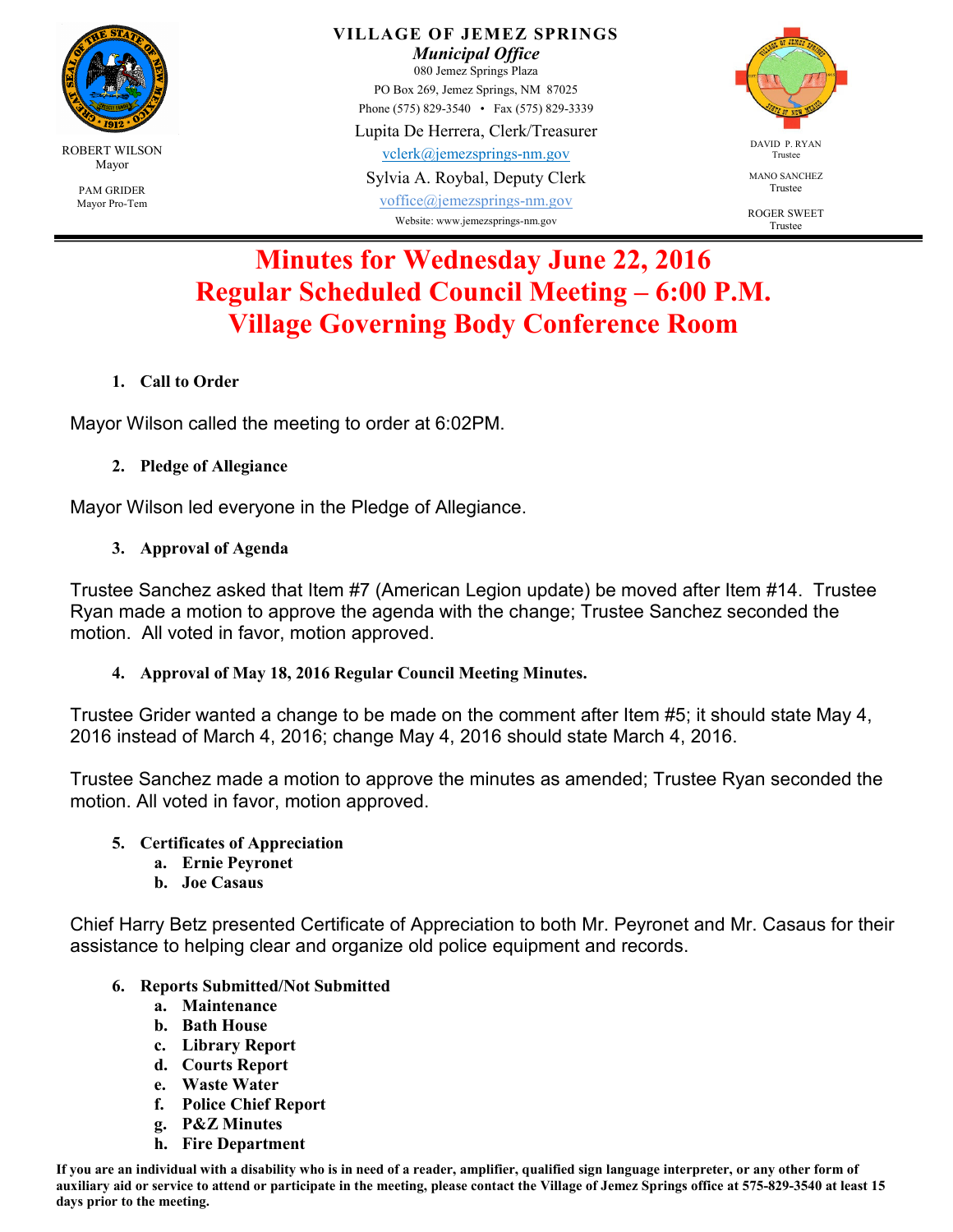### **i. Lodgers Tax Minutes**

Clerk De Herrera reported all reports and minutes were submitted.

Trustee Grider questioned the amount of time spent on cutting weeds. Trustee Grider said the weeds at the Leyba land need attention. Mayor Wilson stated, Chad and his intern have been working as fast as they can, to cut the weeds, but it seems the weeds are growing faster than they can keep up with them.

Trustee Sweet on the Wastewater Report, he wanted to know what DMR meant. Mayor Wilson responded, it was related to a report required by the EPA.

Trustee Ryan asked Chief Betz on his report, if the vehicle which was stolen was it recovered. Also he wanted to know about the homicide suspect, he heard he was out of jail.

# **7. Fire Department Update.**

Fire Chief Peter Dwyer introduced himself as the new chief of the Jemez Springs Volunteer Fire Department. He went over the report he submitted for the council meeting packet. The Council thanked him for the detailed report.

Chief Dwyer also discussed Assistant Chief Francois position, he stated with the award of the grant for the improvements to the Fire Department and the purchase of the new truck, Assistant Chief Francois, was a necessary position. He would be overseeing the construction and the purchase of the equipment with the grant funds. Assistant Chief Francois' position was not included in the interim budget. Mayor Wilson explained the final budget would be submitted at the end of July and at the July council meeting it would be discussed if the Village could include this in the final budget.

Mayor Wilson introduced Joy Bandy who is the coordinator for the  $4<sup>th</sup>$  of July activities. Ms. Bandy gave an update on the parade and what activities are being organized for the day. She also made a challenge to the Jemez Springs Volunteer Fire Department against La Cueva Fire Department for a rope pull over a mud pit, not sure if this was taken seriously by the Chief Dwyer.

# **8. Volunteer of the Year**

A list of volunteer nominations was included in the meeting packets. Trustee Sweet made a motion to approve the volunteer with the most votes as the "Volunteer of the Year". Trustee Ryan seconded the motion. Ms. Mary Nelson is the Volunteer of the Year. All voted in favor, motion approved.

# **9. Resolution #2016-11 – Change the Council Meeting Date**

Trustee Ryan asked if Resolution 2016-11 and 2016-12 could be approved together, since both were related to setting meeting dates. Trustee Ryan made a motion to approve Resolution #2016- 11 and Resolution #2016-12. Trustee Grider seconded the motion. All voted in favor, motion approved.

# **10. Resolution #2016-12 – Change Planning and Zoning meeting dates.**

**If you are an individual with a disability who is in need of a reader, amplifier, qualified sign language interpreter, or any other form of auxiliary aid or service to attend or participate in the meeting, please contact the Village of Jemez Springs office at 575-829-3540 at least 15 days prior to the meeting.**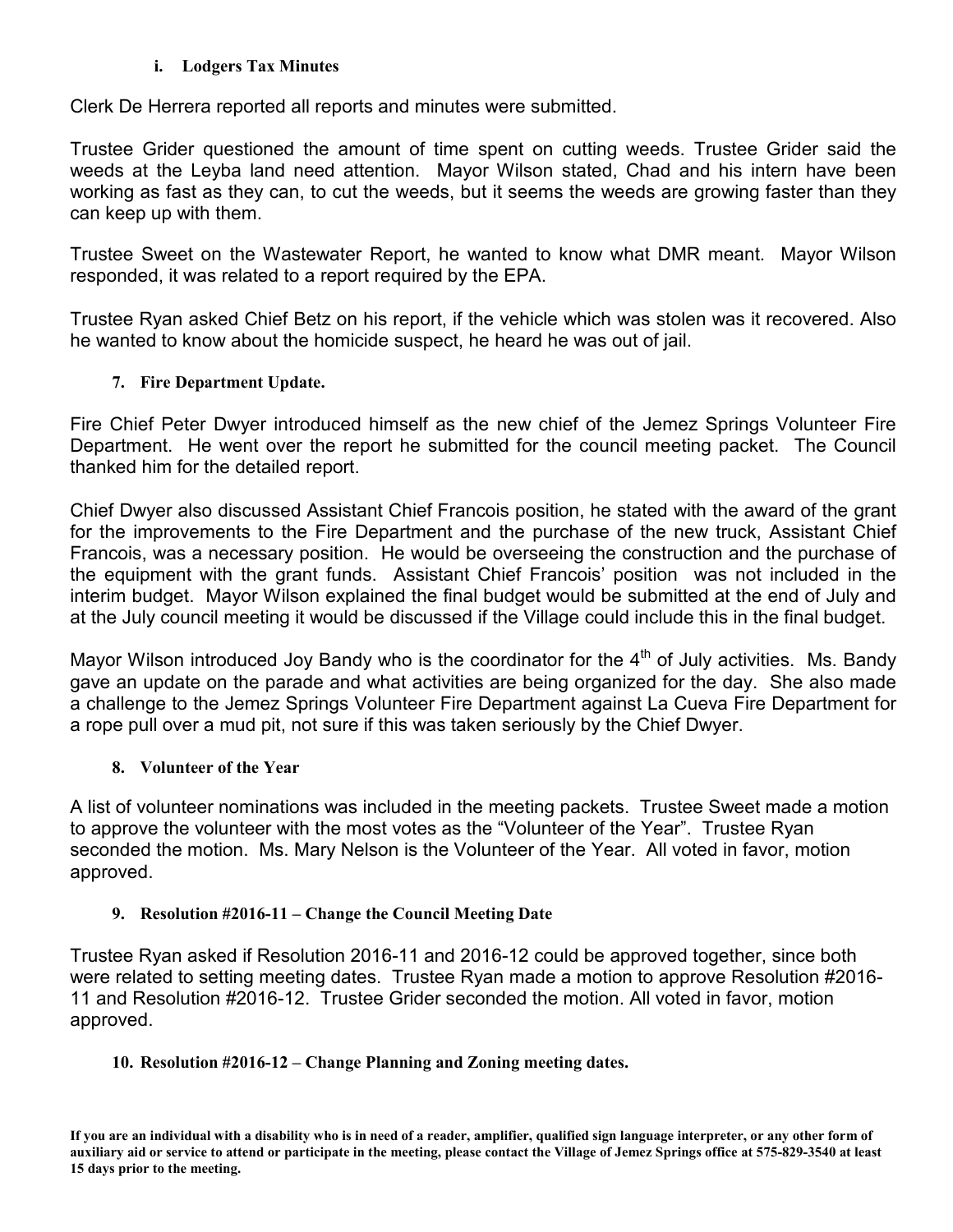### **11. Resolution #2016-13 – Adding Planning and Zoning sign charges.**

Trustee Grider explained the reason for the resolution, stating when the resolution was presented regarding the fees for the Planning and Zoning Commission, the sign charges was not included in that resolution.

Trustee Sweet made a motion to approve Resolution 2016-13. Trustee Ryan seconded the motion. All voted in favor, motion approved.

# **12. Resolution #2016-14 – Budget Adjustments for Fiscal Year 2015-16**

Clerk De Herrera, explained the budget increases and decreases to the council which will be submitted to Department of Finance and Administration for their review and approval. Trustee Ryan made a motion to approve Resolution #2016-14; Trustee Sanchez seconded the motion. The roll call vote was as follows:

Trustee Grider - yes Trustee Sweet - yes Trustee Ryan - yes Trustee Sanchez - yes The motion was approved.

# **13. Village Clerk Report – Clerk/Treasurer De Herrera**

# **a. Financial Report – Presentation of current financial reports**

Clerk De Herrera explained the financial report for May. She also commented on the amount of money received for gross receipts taxes received in June.

At this time Clerk De Herrera announced she had given the Mayor her two week notice, she has accepted a position in the Albuquerque area, which would eliminate her driving such a long distance. She said she would be available to assist the Mayor with whatever he may need to complete the audit and final budget.

# **14. American Legion Update.**

Trustee Sanchez gave an update on the final move out of the American Legion from the Village's building they had been renting. He explained there were several factors that contributed to making this decision, one being not enough volunteers. He further stated, even though the American Legion was not in a specific building, they were still available to assist veterans and their families.

# **15. Mayor's Report**

Mayor Wilson stated he had spoken to Governor Yepa from Jemez Pueblo. Governor Yepa informed the Mayor that the pueblo would be having an open house on the Pueblo's newly purchased property on Saturday from 9:00 – 3:00. The pueblo will be using the Leyba Land for the overflow parking.

Mayor with Joe Bowen, Chad and Daren and Brandon with the Department of Energy and Mineral, were here today assessing the hot water well. They have been doing some research regarding old well records and flows. This is related to the Legislative appropriation for the Geo-Thermo project.

**If you are an individual with a disability who is in need of a reader, amplifier, qualified sign language interpreter, or any other form of auxiliary aid or service to attend or participate in the meeting, please contact the Village of Jemez Springs office at 575-829-3540 at least 15 days prior to the meeting.**